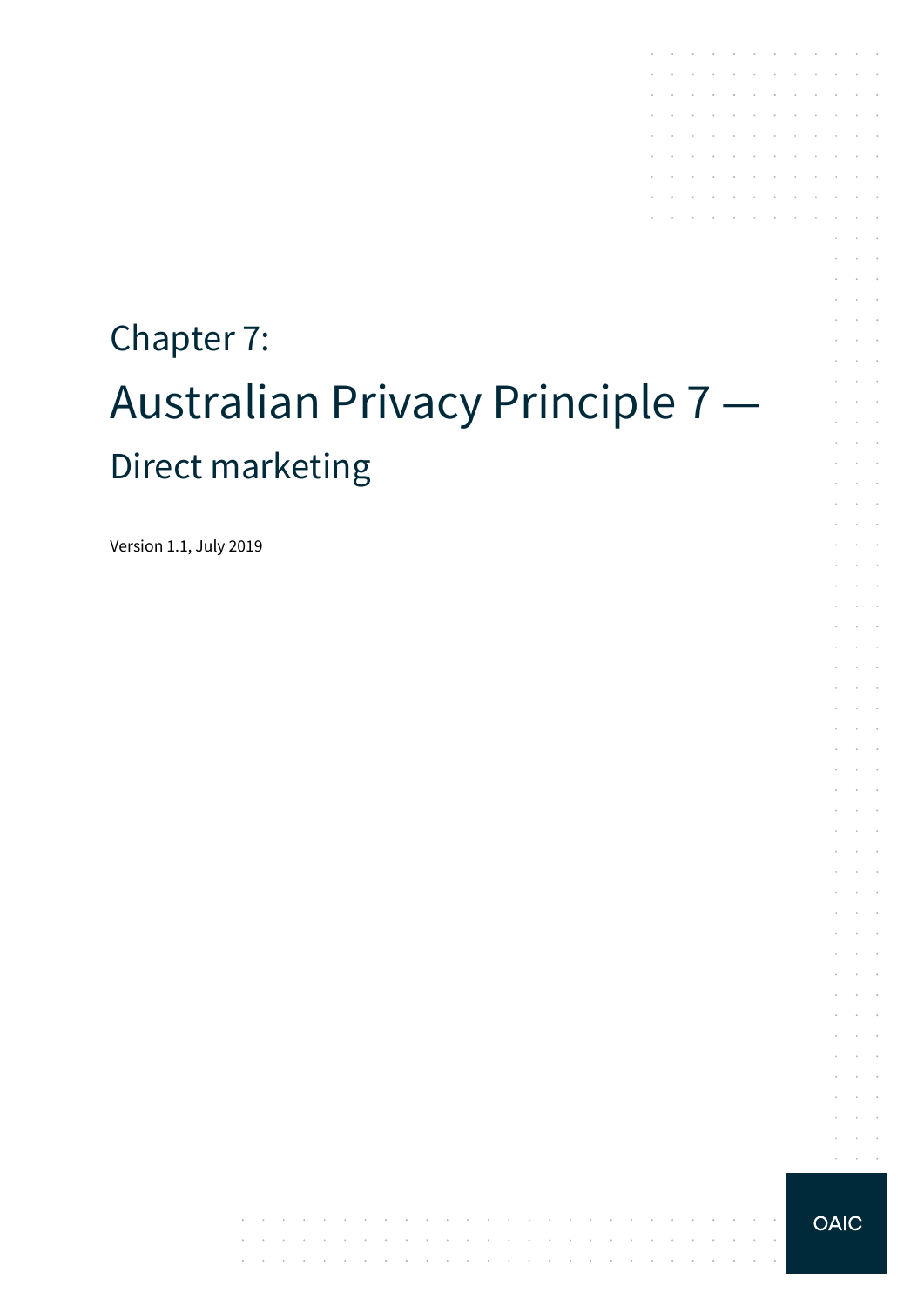### **Contents**

| <b>Key points</b>                                                                                                                                                               | $\overline{3}$ |
|---------------------------------------------------------------------------------------------------------------------------------------------------------------------------------|----------------|
| What does APP 7 say?                                                                                                                                                            | 3              |
| 'Direct marketing'                                                                                                                                                              | 4              |
| When are agencies covered by APP 7?                                                                                                                                             | 5              |
| Using and disclosing personal information for the purpose of direct marketing where<br>reasonably expected by the individual                                                    | 5              |
| Reasonably expect                                                                                                                                                               | 5              |
| Providing a simple means for 'opting out'                                                                                                                                       | 6              |
| Using and disclosing personal information for the purpose of direct marketing where no<br>reasonable expectation of the individual, or information collected from a third party | 7              |
| Consent                                                                                                                                                                         | $\overline{7}$ |
| Impracticable to obtain consent                                                                                                                                                 | $\overline{7}$ |
| Providing a prominent statement about simple means for 'opting out'                                                                                                             | 8              |
| Using and disclosing sensitive information for the purpose of direct marketing with the<br>individual's consent                                                                 | 9              |
| Using and disclosing personal information for the purpose of direct marketing by<br>contracted service providers                                                                | 9              |
| Requests by an individual to stop direct marketing communications                                                                                                               | 9              |
| Requests by an individual to stop facilitating direct marketing                                                                                                                 | 10             |
| When does an organisation 'facilitate' direct marketing?                                                                                                                        | 10             |
| Requests by an individual to identify the source of the personal information                                                                                                    | 11             |
| Interaction with other legislation                                                                                                                                              | 11             |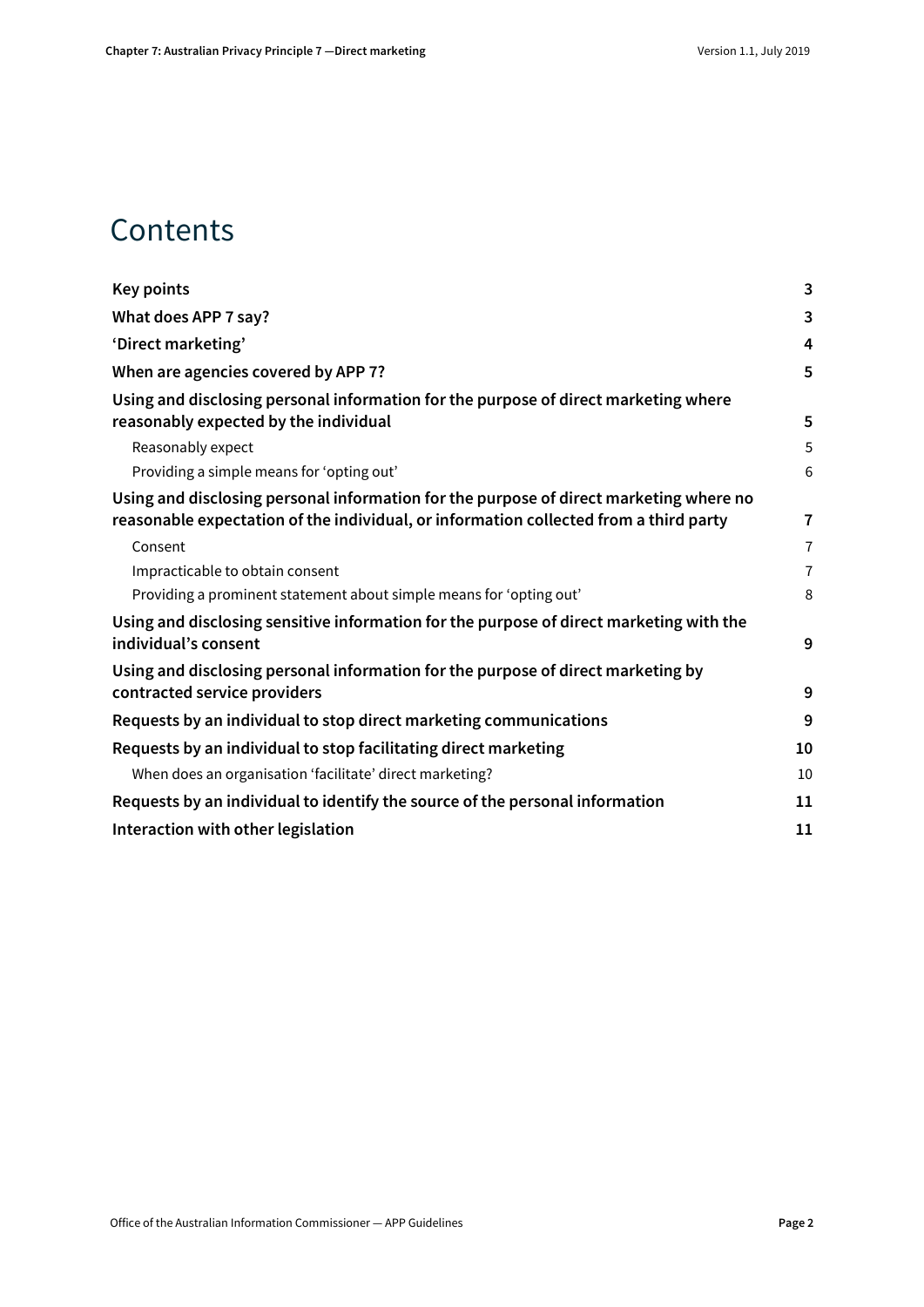# <span id="page-2-0"></span>**Key points**

- APP 7 provides that an organisation must not use or disclose personal information it holds for the purpose of direct marketing unless an exception applies. APP 7 may also apply to an agency in the circumstances set out in s 7A.
- Direct marketing involves the use or disclosure of personal information to communicate directly with an individual to promote goods and services.
- Where an organisation is permitted to use or disclose personal information for the purpose of direct marketing, it must always:
	- $\circ$  allow an individual to request not to receive direct marketing communications (also known as 'opting out'), and
	- o comply with that request
- An organisation must, on request, provide its source for an individual's personal information, unless it is impracticable or unreasonable to do so.

# <span id="page-2-1"></span>**What does APP 7 say?**

- 7.1 An organisation must not use or disclose the personal information that it holds about an individual for the purpose of direct marketing (APP 7.1). The term 'holds' is discussed in Chapter B (Key concepts).
- 7.2 There are a number of exceptions to this requirement. The exceptions in APP 7.2 and 7.3 apply to personal information other than sensitive information. They draw a distinction between the use or disclosure of personal information by an organisation where:
	- the personal information has been collected directly from an individual, and the individual would reasonably expect their personal information to be used for the purpose of direct marketing (APP 7.2), and
	- the personal information has been collected from a third party, or from the individual directly but the individual does not have a reasonable expectation that their personal information will be used for the purpose of direct marketing (APP 7.3). Sources of third party data include data list providers, third party mobile applications, third party lead generation and enhancement data
- 7.3 Both of these exceptions require an organisation to provide a simple means by which an individual can request not to receive direct marketing communications (also known as 'opting out'). However, in the circumstances where the organisation has not obtained personal information from the individual, or the individual would not reasonably expect their personal information to be used in this way, there are additional requirements to ensure that the individual is made aware of their right to opt out of receiving direct marketing communications from the organisation.
- 7.4 Exceptions to this principle also apply in relation to:
	- sensitive information (APP 7.4), and
	- an organisation that is a contracted service provider for a Commonwealth contract (APP 7.5)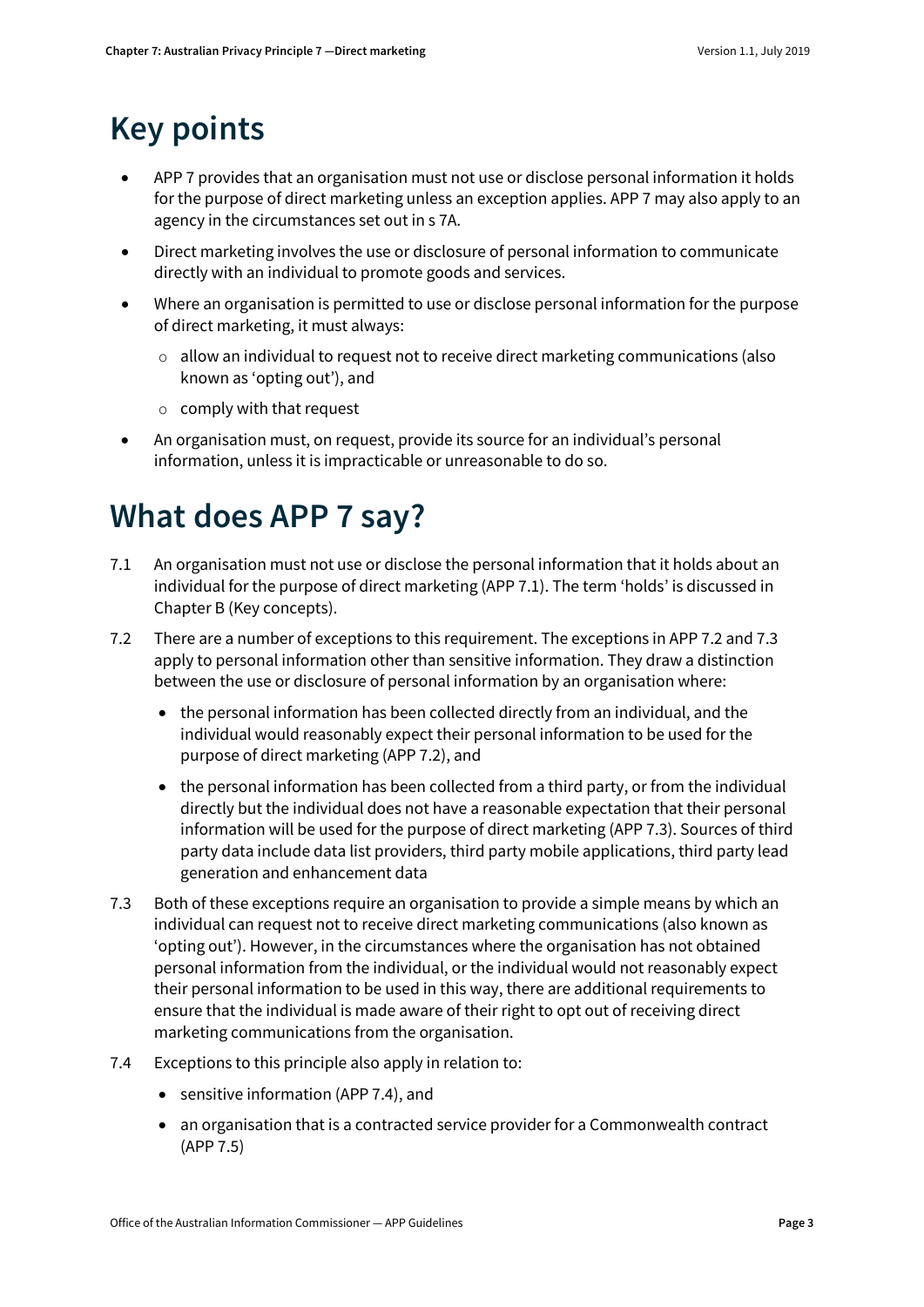- 7.5 APP 7 may apply to an agency in the circumstances set out in s 7A (see paragrap[h 7.13](#page-4-3) below).
- 7.6 An individual may request an organisation not to use or disclose their personal information for the purpose of direct marketing, or for the purpose of facilitating direct marketing by other organisations (APP 7.6). The organisation must give effect to any such request by an individual within a reasonable period of time and for free (APP 7.7).
- 7.7 An organisation must, on request, notify an individual of its source of the individual's personal information that it has used or disclosed for the purpose of direct marketing unless this is unreasonable or impracticable to do so (APP 7.6).
- 7.8 APP 7 does not apply to the extent that the Do Not Call Register Act 2006, the Spam Act 2003 or any other legislation prescribed by the regulations apply (APP 7.8). APP 7 will still apply to the acts or practices of an organisation that are exempt from these Acts.

# <span id="page-3-0"></span>**'Direct marketing'**

- 7.9 Direct marketing involves the use and/or disclosure of personal information to communicate directly with an individual to promote goods and services.<sup>[1](#page-3-1)</sup> A direct marketer may communicate with an individual through a variety of channels, including telephone, SMS, mail, email and online advertising.
- 7.10 Organisations involved in direct marketing often collect personal information about an individual from a variety of sources, including:
	- public records, such as telephone directories and land title registers
	- membership lists of business, professional and trade organisations
	- online, paper-based or phone surveys and competitions
	- online accounts, for example, purchase history or the browsing habits of identified, or logged in, users $2$
	- mail order or online purchases
- 7.11 Examples of direct marketing by an organisation include:
	- sending an individual a catalogue in the mail addressed to them by name
	- displaying an advertisement on a social media site that an individual is logged into, using personal information, including data collected by cookies relating to websites the individual has viewed<sup>[3](#page-3-3)</sup>
	- sending an email to an individual about a store sale, or other advertising material relating to the store, using personal information provided by the customer in the course of signing up for a store loyalty card
- 7.12 Marketing is not direct, and therefore APP 7.1 does not apply, if personal information is not used or disclosed to identify or target particular recipients, for example, where:

 $\overline{a}$ 

<span id="page-3-1"></span><sup>&</sup>lt;sup>1</sup> Explanatory Memorandum, Privacy Amendment (Enhancing Privacy Protection) Bill 2012, p 81.

<span id="page-3-2"></span><sup>&</sup>lt;sup>2</sup> For more information about online behavioural advertising and personal information, see OAIC, Targeted Advertising, OAIC website <https://www.oaic.gov.au>.

<span id="page-3-3"></span><sup>3</sup> For more information about cookies, see OAIC, Targeted Advertising, OAIC website <https://www.oaic.gov.au>.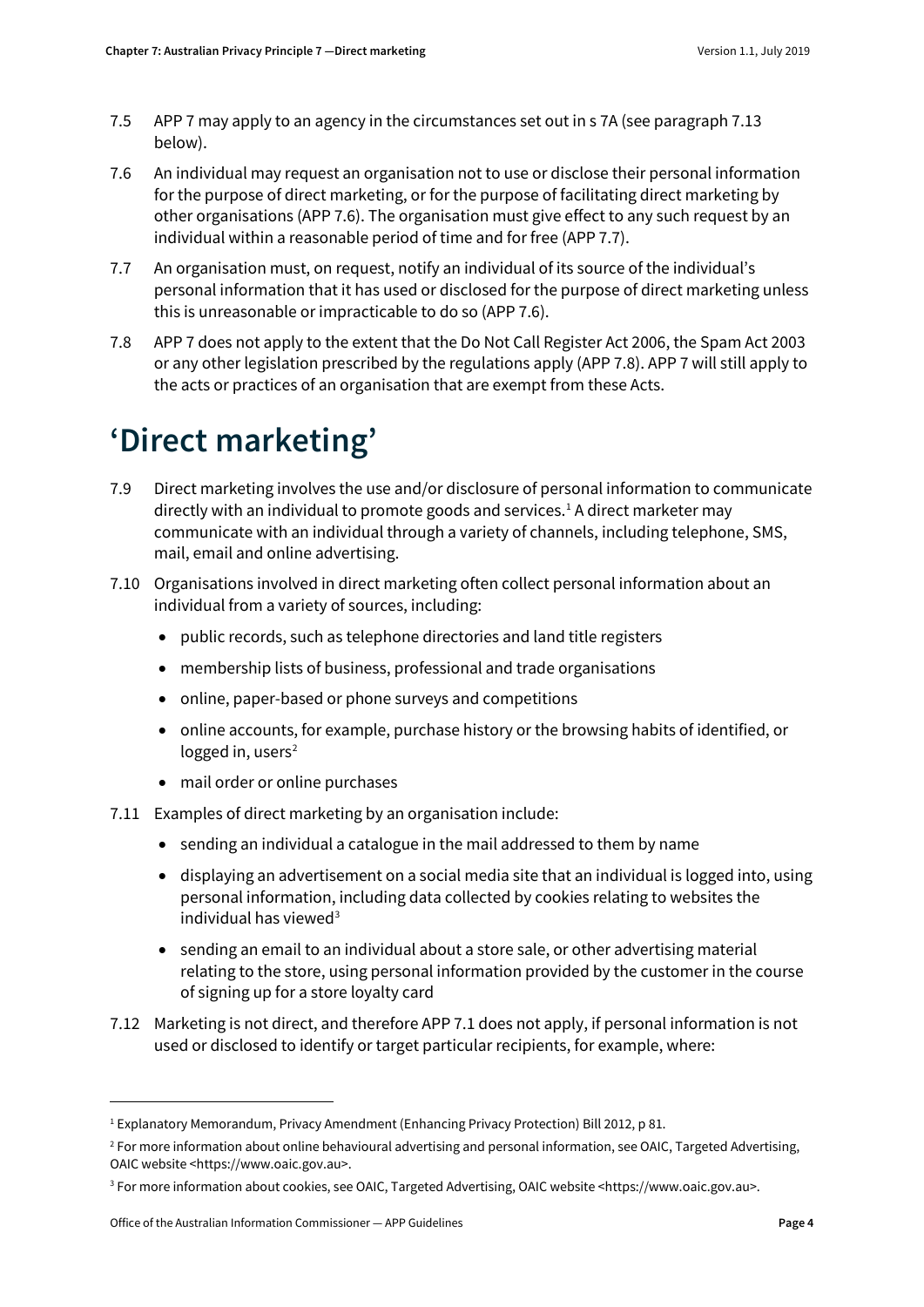- an organisation sends catalogues by mail to all mailing addresses in a particular location, addressed 'To the householder' (that is, where recipients are not selected on the basis of personal information)
- an organisation hand delivers promotional flyers to the mailboxes of local residents
- an organisation displays advertisements on a website, but does not use personal information to select which advertisements are displayed

### <span id="page-4-0"></span>**When are agencies covered by APP 7?**

- <span id="page-4-3"></span>7.13 An agency must comply with the direct marketing requirements of APP 7 in the circumstances set out in s 7A. These circumstances include where:
	- the agency is listed in Part 1 of Schedule 2 to the Freedom of Information Act 1982 (the FOI Act) and is prescribed in regulations,<sup>4</sup> or
	- the act or practice relates to the commercial activity of an agency specified in Part 2 of Schedule 2 to the FOI Act<sup>[5](#page-4-5)</sup>

### <span id="page-4-1"></span>**Using and disclosing personal information for the purpose of direct marketing where reasonably expected by the individual**

- 7.14 APP 7.2 provides that an organisation may use or disclose personal information (other than sensitive information) about an individual for the purpose of direct marketing if:
	- the organisation collected the personal information from the individual
	- the individual would reasonably expect the organisation to use or disclose the personal information for that purpose
	- the organisation provides a simple way for the individual to request not to receive direct marketing communications from the organisation (also known as 'opting out'), and
	- the individual has not made such a request to the organisation

### <span id="page-4-2"></span>**Reasonably expect**

**.** 

- 7.15 The 'reasonably expect' test is an objective test that has regard to what a reasonable person, who is properly informed, would expect in the circumstances. This is a question of fact in each individual case. It is the responsibility of the organisation to be able to justify its conduct.
- 7.16 Factors that may be important in deciding whether an individual has a reasonable expectation that their personal information will be used or disclosed for the purpose of direct marketing include where:

<span id="page-4-4"></span><sup>4</sup> See the Federal Register of Legislation <https://www.legislation.gov.au> for up-to-date versions of the regulations made under the Freedom of Information Act 1982.

<span id="page-4-5"></span><sup>5</sup> See s 7A and OAIC, FOI Guidelines, Part 2, OAIC website <https://www.oaic.gov.au>.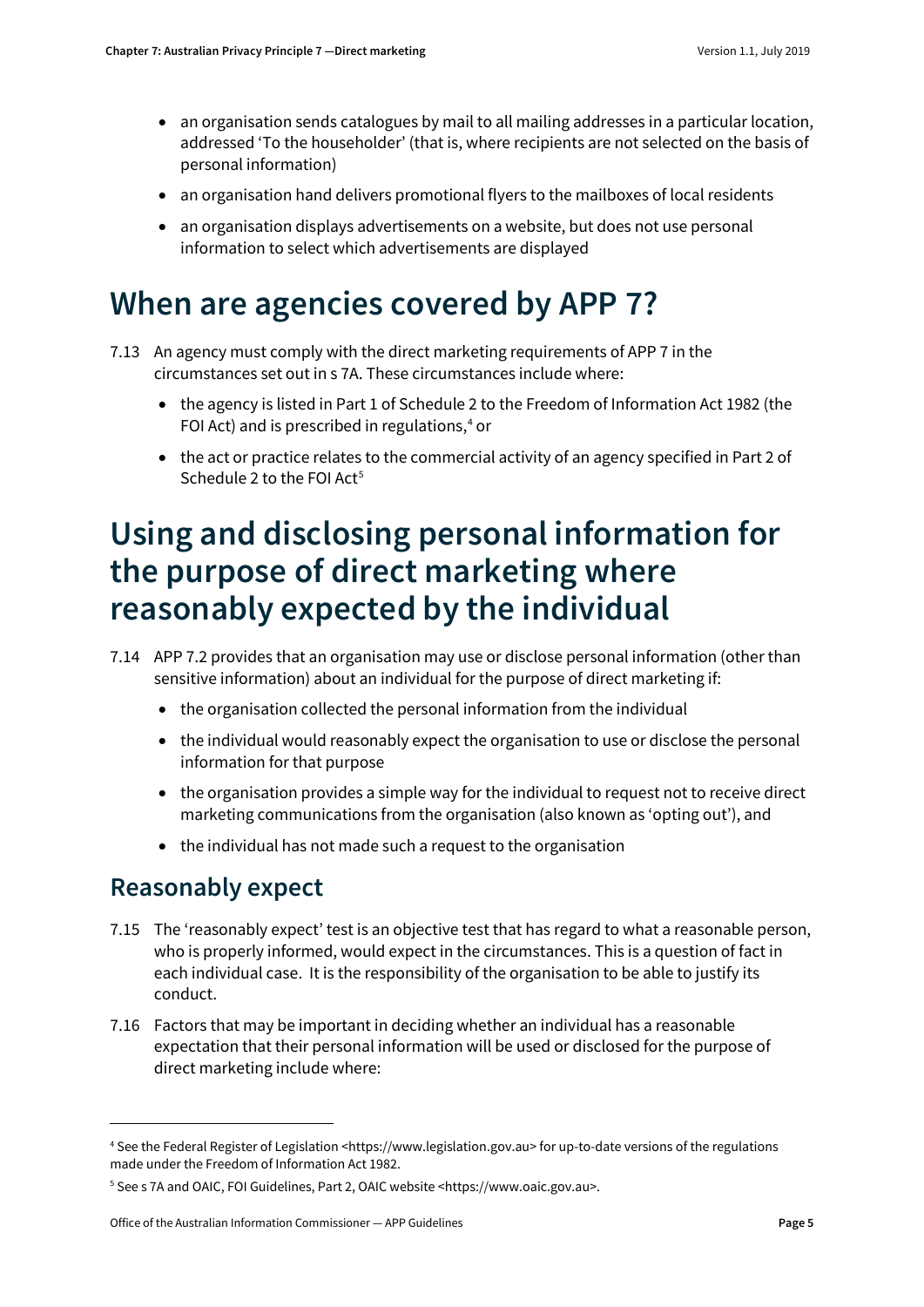- the individual has consented to the use or disclosure of their personal information for that purpose (see discussion in paragraph [7.23](#page-6-3) below and Chapter B (Key concepts) for further information about the elements of consent)
- the organisation has notified the individual that one of the purposes for which it collects the personal information is for the purpose of direct marketing under APP 5.1 (see Chapter 5 (APP 5))
- the organisation made the individual aware that they could request not to receive direct marketing communications from the organisation, and the individual does not make such a request (see paragrap[h 7.21\)](#page-5-1)
- 7.17 An organisation should not assume that an individual would reasonably expect their personal information to be used or disclosed for the purpose of direct marketing just because the organisation believes that the individual would welcome the direct marketing, for example, because of the individual's profession, interest or hobby.
- 7.18 An individual is not likely to have a reasonable expectation that their personal information will be used or disclosed for the purpose of direct marketing where the organisation has notified the individual that their personal information will only be used for a particular purpose unrelated to direct marketing. For example, where an individual provides personal information to their bank when setting up internet banking, and the bank tells the individual that it will only use that personal information for enabling security for internet banking, the individual is not likely to have a reasonable expectation that their personal information will then be used or disclosed for the purpose of direct marketing.<sup>[6](#page-5-2)</sup>

### <span id="page-5-0"></span>**Providing a simple means for 'opting out'**

- <span id="page-5-3"></span>7.19 A simple means for opting out should include:
	- a visible, clear and easily understood explanation of how to opt out, for example, instructions written in plain English and in a font size that is easy to read
	- a process for opting out, which requires minimal time and effort
	- an opt out process that uses a straightforward and accessible communication channel, or channels. For example, the same communication channel that the organisation used to deliver the direct marketing communication. However, in some circumstances, a straightforward and accessible communication channel may be a different channel to that used to deliver the direct marketing communication, such as telephone and email, where the original channel was post, and
	- an opt out process that is free, or that does not involve more than a nominal cost for the individual, for example, the cost of a local phone call, text message or postage stamp
- 7.20 The individual should be able to easily find out how to opt out. For example, an organisation could provide information about how to opt out in each direct marketing communication. An organisation should also consider whether the means for opting out is accessible to a person with a disability.
- <span id="page-5-1"></span>7.21 If the individual has 'opted out', the organisation must not use or disclose their personal information for the purpose of direct marketing, in accordance with the individual's request

1

<span id="page-5-2"></span><sup>6</sup> A and Financial Institution [2012] AICmrCN 1 (1 May 2012).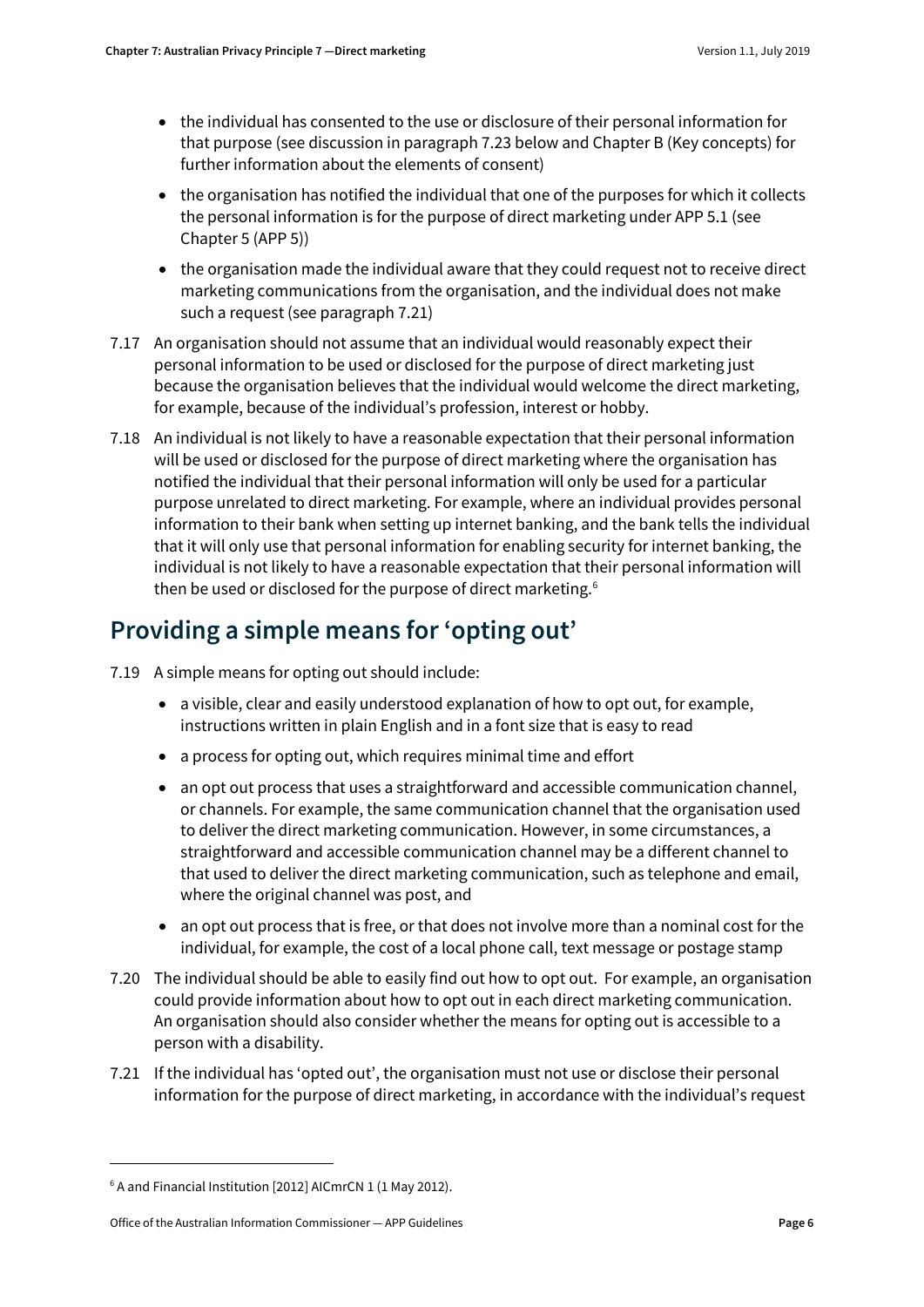(APP 7.2(d)). Further examples of a simple means to opt out are given in paragraphs [7.27–](#page-7-1) [7.30](#page-7-2) below.

### <span id="page-6-0"></span>**Using and disclosing personal information for the purpose of direct marketing where no reasonable expectation of the individual, or information collected from a third party**

- 7.22 APP 7.3 provides that an organisation may use or disclose personal information (other than sensitive information) about an individual for the purpose of direct marketing if:
	- the organisation collected the information from:
		- $\circ$  the individual, but the individual would not reasonably expect their information to be used or disclosed for that purpose, or
		- $\circ$  a third party, and
	- the individual has consented to use or disclosure for that purpose, or it is impracticable to obtain that consent, and
	- the organisation provides a simple way for the individual to opt out of receiving direct marketing communications from the organisation, and
	- in each direct marketing communication with the individual, the organisation includes a prominent statement, or otherwise draws the individual's attention to the fact that the individual may make such a request (referred to as an 'opt out statement'), and
	- the individual has not made such a request to the organisation

#### <span id="page-6-1"></span>**Consent**

- <span id="page-6-3"></span>7.23 Consent is defined in s 6(1) as 'express consent or implied consent' and is discussed generally in Chapter B (Key concepts). The four key elements of consent are:
	- the individual is adequately informed before giving consent
	- the individual gives consent voluntarily
	- the consent is current and specific, and
	- the individual has the capacity to understand and communicate their consent

#### <span id="page-6-2"></span>**Impracticable to obtain consent**

- 7.24 Whether it is 'impracticable' for an organisation to obtain consent will depend on a number of factors, including the time and cost involved in seeking consent. However, an organisation is not excused from obtaining consent by reason only that it would be inconvenient, timeconsuming or impose some cost to do so. Whether these factors make it impracticable to obtain consent will depend on whether the burden is excessive in all the circumstances.
- 7.25 An organisation may obtain the consent from the individual in relation to a subsequent use or disclosure of the individual's personal information for the purpose of direct marketing at the time it collects the personal information. In order to rely on this consent, the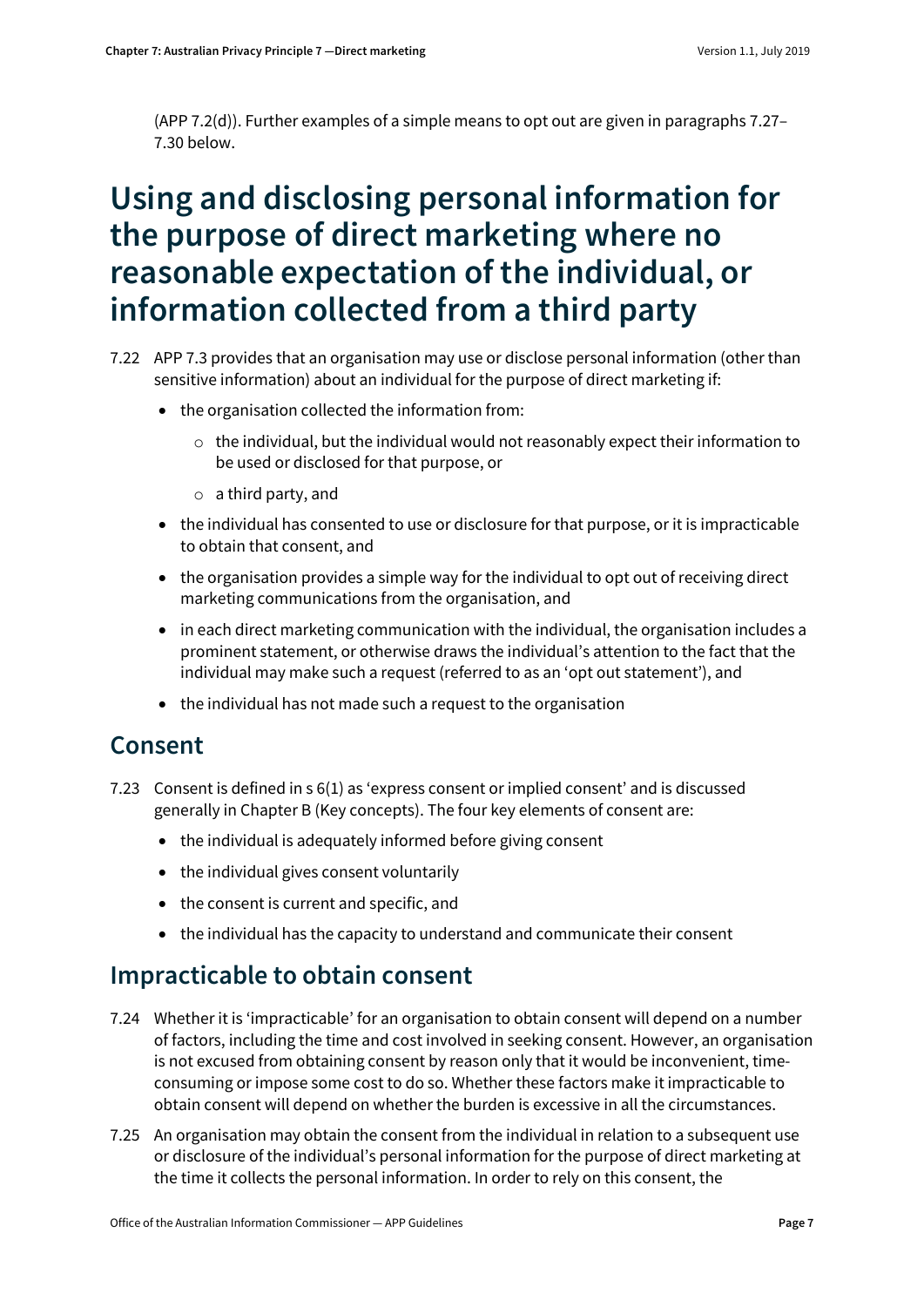organisation must be satisfied that it is still current at the time of the use or disclosure. 'Current' consent is discussed in Chapter B (Key concepts).

7.26 Where an organisation did not obtain the individual's consent at the time of collection, it must obtain the consent of the individual for the proposed use or disclosure, unless it is impracticable to do so. In that case, the organisation should assess whether it is impracticable to obtain consent at the time of the proposed use or disclosure.

### <span id="page-7-0"></span>**Providing a prominent statement about simple means for 'opting out'**

- <span id="page-7-1"></span>7.27 APP 7.3 requires that an organisation provides a simple means for an individual to opt out of receiving direct marketing communications (see discussion at paragraph[s 7.19–](#page-5-3)[7.21](#page-5-1) above).
- 7.28 In addition, APP 7.3 requires an organisation to provide a prominent statement that the individual may request to opt out in each direct marketing communication. This statement should meet the following criteria:
	- it should be written in plain English, and not use legal or industry jargon
	- it should be positioned prominently, and not hidden amongst other text. Headings may be necessary to draw attention to the statement, and
	- it should be published in a font size and type which is easy to read, for example, in at least the same font size as the main body of text in the communication
- 7.29 The following are given as examples of ways that an organisation may comply with the 'opt out' requirements of APP 7.3:
	- clearly indicating in each direct marketing email that the individual can opt out of receiving future emails by replying with a single word instruction in the subject line (for example, 'unsubscribe'). Alternatively, ensuring that a link is prominently located in the email, which takes the individual to a subscription control centre
	- clearly indicating that the individual can opt out of future direct marketing by replying to a direct marketing text message with a single word instruction (for example, 'STOP')
	- telling the recipient of a direct marketing phone call that they can verbally opt out from any future calls
	- including instructions about how to opt out from future direct marketing in each mailed communication
- <span id="page-7-2"></span>7.30 In each case, an organisation may use an opt out mechanism that provides the individual with the opportunity to indicate their direct marketing communication preferences, including the extent to which they wish to opt out. However, the organisation should always provide the individual with an option to opt out of all future direct marketing communications as one of these preferences.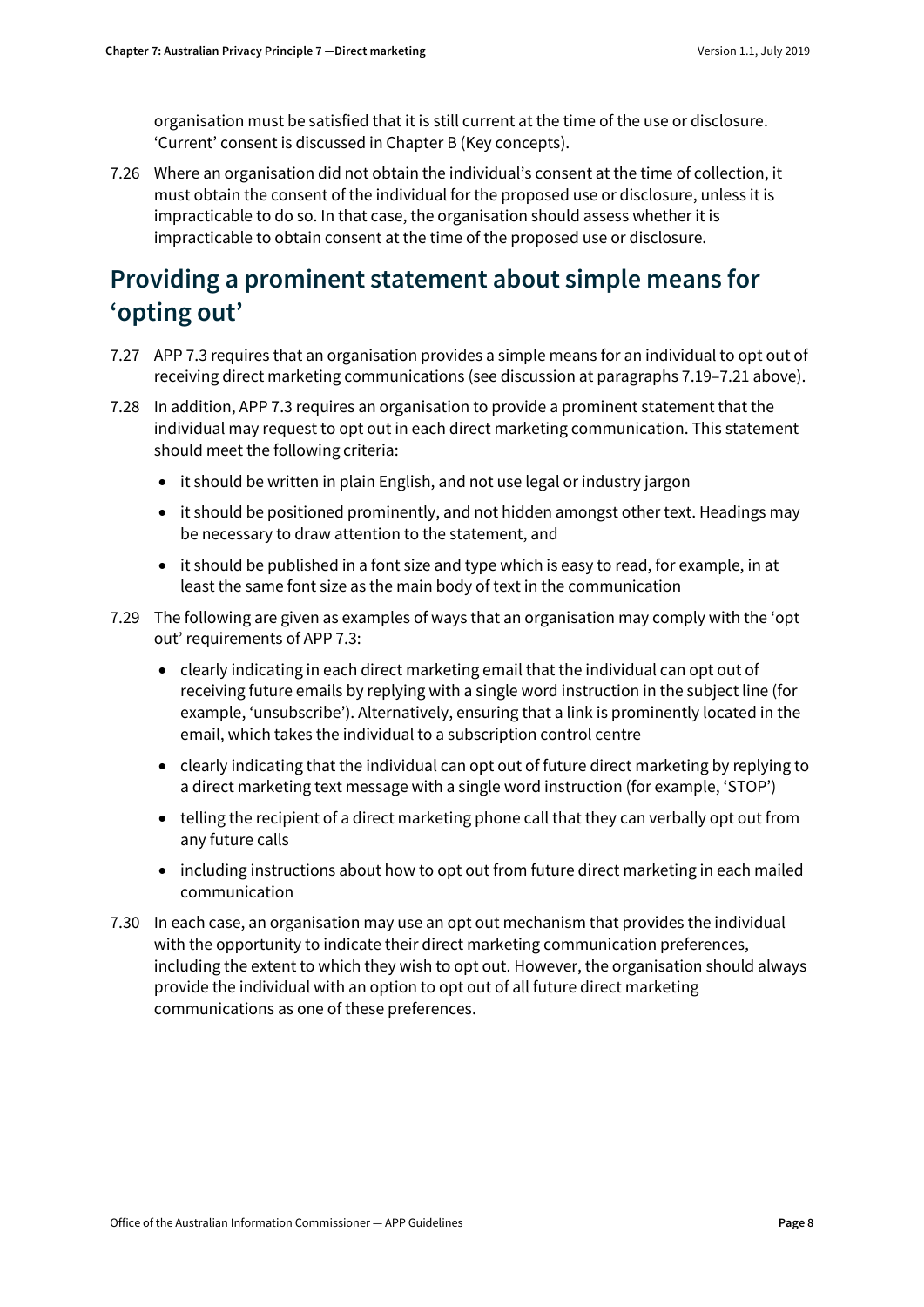### <span id="page-8-0"></span>**Using and disclosing sensitive information for the purpose of direct marketing with the individual's consent**

- 7.31 APP 7.4 provides that an organisation may use or disclose sensitive information for the purpose of direct marketing if the individual has consented to the use or disclosure for that purpose.
- 7.32 The requirement to obtain consent applies even if the individual and the organisation have a pre-existing relationship.<sup>[7](#page-8-3)</sup> If consent is not obtained, the organisation cannot rely on this exception, even if obtaining consent is impracticable or impossible in the circumstances.
- 7.33 Consent is discussed in paragrap[h 7.23](#page-6-3) below, and generally in Chapter B (Key concepts). 'Sensitive information' is defined in s 6(1) and discussed in Chapter B (Key concepts).

### <span id="page-8-1"></span>**Using and disclosing personal information for the purpose of direct marketing by contracted service providers**

- 7.34 APP 7.5 provides that an organisation that is a contracted service provider for a Commonwealth contract may use or disclose personal information for the purpose of direct marketing if:
	- it collects the information for the purpose of meeting (directly or indirectly) an obligation under the contract, and
	- the use or disclosure is necessary to meet (directly or indirectly) such an obligation
- 7.35 The terms 'contracted service provider' and 'Commonwealth contract' are defined in s 6(1) and discussed in Chapter A (Introductory matters).

## <span id="page-8-2"></span>**Requests by an individual to stop direct marketing communications**

- 7.36 If an organisation uses or discloses personal information about an individual for the purpose of direct marketing, the individual may request not to receive direct marketing communications from that organisation (APP 7.6(c)).
- 7.37 The organisation must not charge the individual for making or giving effect to the request (APP 7.7). It must also stop sending the direct marketing communications within a reasonable period after the request is made (APP 7.7(a)). A 'reasonable period' would generally be no more than 30 days. However, an organisation could give effect to an opt-out request in a shorter timeframe, particularly where digital communication channels are being utilised.

1

<span id="page-8-3"></span><sup>7</sup> Explanatory Memorandum, Privacy Amendment (Enhancing Privacy Protection) Bill 2012, p 82.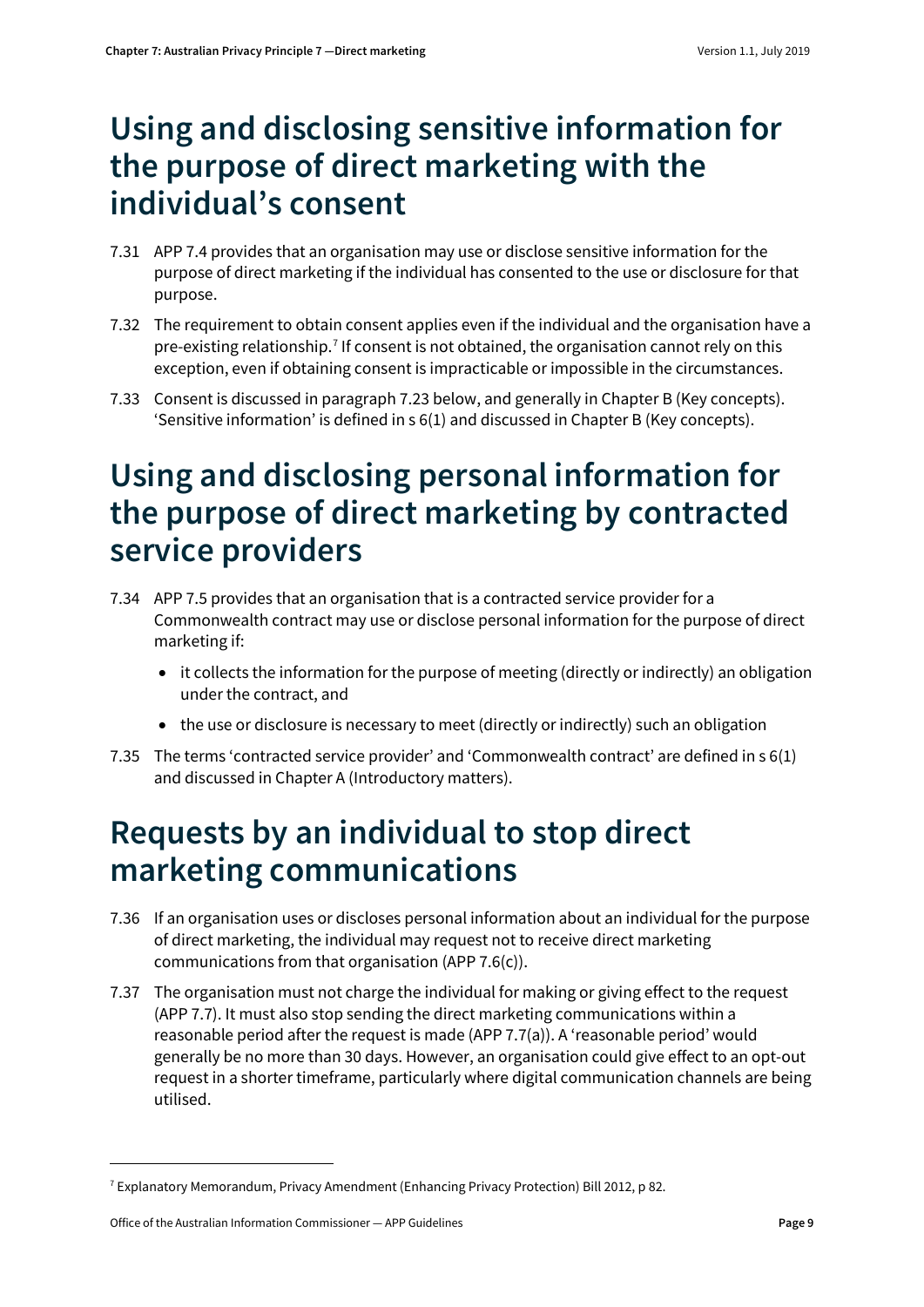- <span id="page-9-3"></span>7.38 When the first organisation engages a second organisation to carry out, or assist in carrying out direct marketing on its behalf, it should ensure that the contractual arrangements with the second organisation reflect the first organisation's obligations under APP 7. Where the second organisation is an APP entity, it must also comply with the APPs when handling personal information (see also paragrap[h 7.44](#page-9-2) below).
- <span id="page-9-4"></span>7.39 In particular, where an individual makes a request to the second organisation to stop the direct marketing under APP 7.6, the contractual arrangements between the two organisations could require the second organisation to give effect to or pass on the opt out request to the first organisation.

### <span id="page-9-0"></span>**Requests by an individual to stop facilitating direct marketing**

- 7.40 An individual may request an organisation not to use or disclose personal information about the individual for the purpose of facilitating direct marketing by a second organisation  $(APP 7.6(d)).$
- 7.41 The organisation must not charge the individual for making or giving effect to the request (APP 7.7). It must also stop using or disclosing the personal information for the purpose of facilitating direct marketing by a second organisation within a reasonable period after the request is made (APP 7.7(a)). A 'reasonable period' would be no more than 30 days. However, an organisation could give effect to an opt-out request in a shorter timeframe, particularly when digital communication channels are being utilised.
- 7.42 Where the second organisation is an APP entity, an individual can also make a separate request to not receive direct marketing communications from that organisation (APP 7.6(c)).

### <span id="page-9-1"></span>**When does an organisation 'facilitate' direct marketing?**

- 7.43 An organisation (the first organisation) facilitates direct marketing where it collects personal information for the purpose of providing that personal information to another organisation (the second organisation), so that the second organisation can undertake direct marketing of its own products or services.<sup>8</sup> For example, an organisation facilitates direct marketing where it collects personal information and sells that personal information to the second organisation which uses or discloses the personal information to send out marketing material.
- <span id="page-9-2"></span>7.44 An organisation does not facilitate direct marketing where it engages a second organisation to carry out, or assist in carrying out, direct marketing on its own behalf. In these circumstances, the second organisation will usually be a contractor, or an agent of the first organisation (see paragraph[s 7.38–](#page-9-3)[7.39](#page-9-4) above). The following are given as examples of where an organisation 'carries out' direct marketing through a contractor, rather than facilitates direct marketing by a second organisation:
	- An organisation engages a mailing house to mail out its direct marketing communications.

1

<span id="page-9-5"></span><sup>8</sup> Explanatory Memorandum, Privacy Amendment (Enhancing Privacy Protection) Bill 2012, p 82.